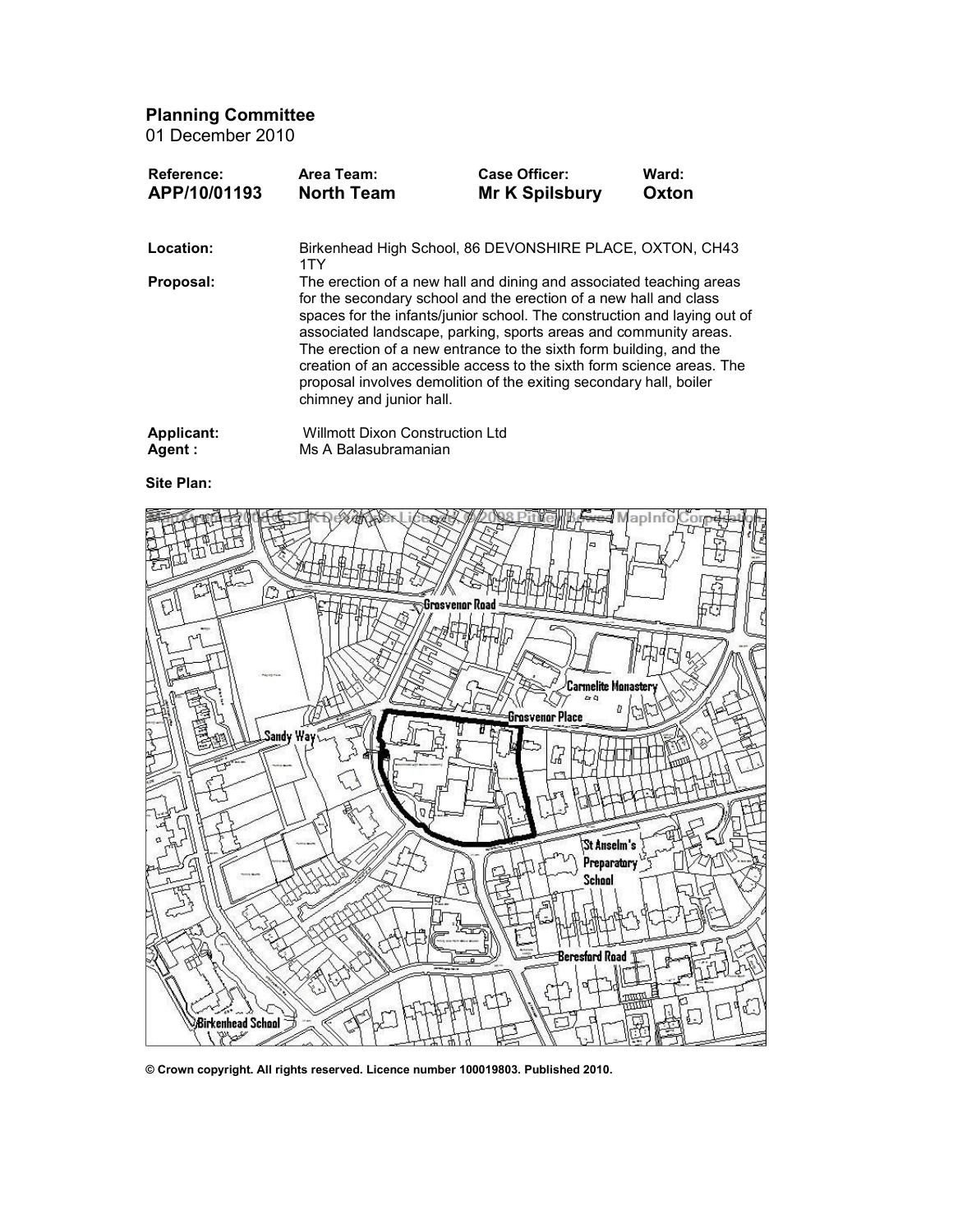## Development Plan allocation and policies:

Primarily Residential Area Density and Design Guidelines Area

# Planning History:

There have been numerous planning applications on this site dating back to 1975

The last planning application on the site was: APP/2001/07221 for improvements to the main entrance and erection of 3.0 metre high chain link fencing which as approved on 11/01/2002

## Summary Of Representations and Consultations Received: REPRESENTATIONS

A site notice was posted outside the site and 277 individual letters of notification were sent to neighbouring properties.

At the time of writing this report 37 letters of objection have been received from the occupiers of 12, (flat 1, 8,15) - 13, 15, 17, (flat 10) - 25, 36 Devonshire Place, 19, 20, 23, 29, 31, 36, 41 Foxdale Close, 20, 21, 22, 83, 87 Beresford Road, 10 Sandyway, 28A, 30, 32, 34, 65, 67 Alton Road, 79, 140 Grosvenor Road.

The objections can be summarised as follows:

- 1. Concerns over traffic increase and congestion during peak times (8am 9:15am and 3pm - 4:30pm)
- 2. Concerns of excessive noise during construction
- 3. Football pitch will have the appearance of a concentration camp
- 4. Light pollution from flood lights<br>5. Worries of shouting and bad la
- 5. Worries of shouting and bad language outside school hours
- 6. Removal of trees will change character of the area
- 7. Football pitch will attract boys of a certain age and certain social sector (anti-social behaviour)
- 8. Trouble from outsiders (people not from the neighbourhood) including burglars

# **CONSULTATIONS**

Natural England - Further Bat Surveys required

Merseyside Environmnetal Advisory Service - No Objection subject to conditions

Director of Law, HR and asset management - Environmental Protection - No Objection

Director of Technical Services - No Objection subject to conditions

MEAS - No Objection subject to conditions

Environment Agency - No Objection subject to conditions

# Director's Comments:

## INTRODUCTION

The proposed development is for the erection of a new hall and dining and associated teaching areas for the secondary school and the erection of a new hall and class spaces for the infants/junior school. The construction and laying out of associated landscape, parking, sports areas and community areas. The erection of a new entrance to the sixth form building, and the creation of an accessible access to the sixth form science areas. The proposal involves demolition of the exiting secondary hall, boiler chimney and junior hall.

# PRINCIPLE OF DEVELOPMENT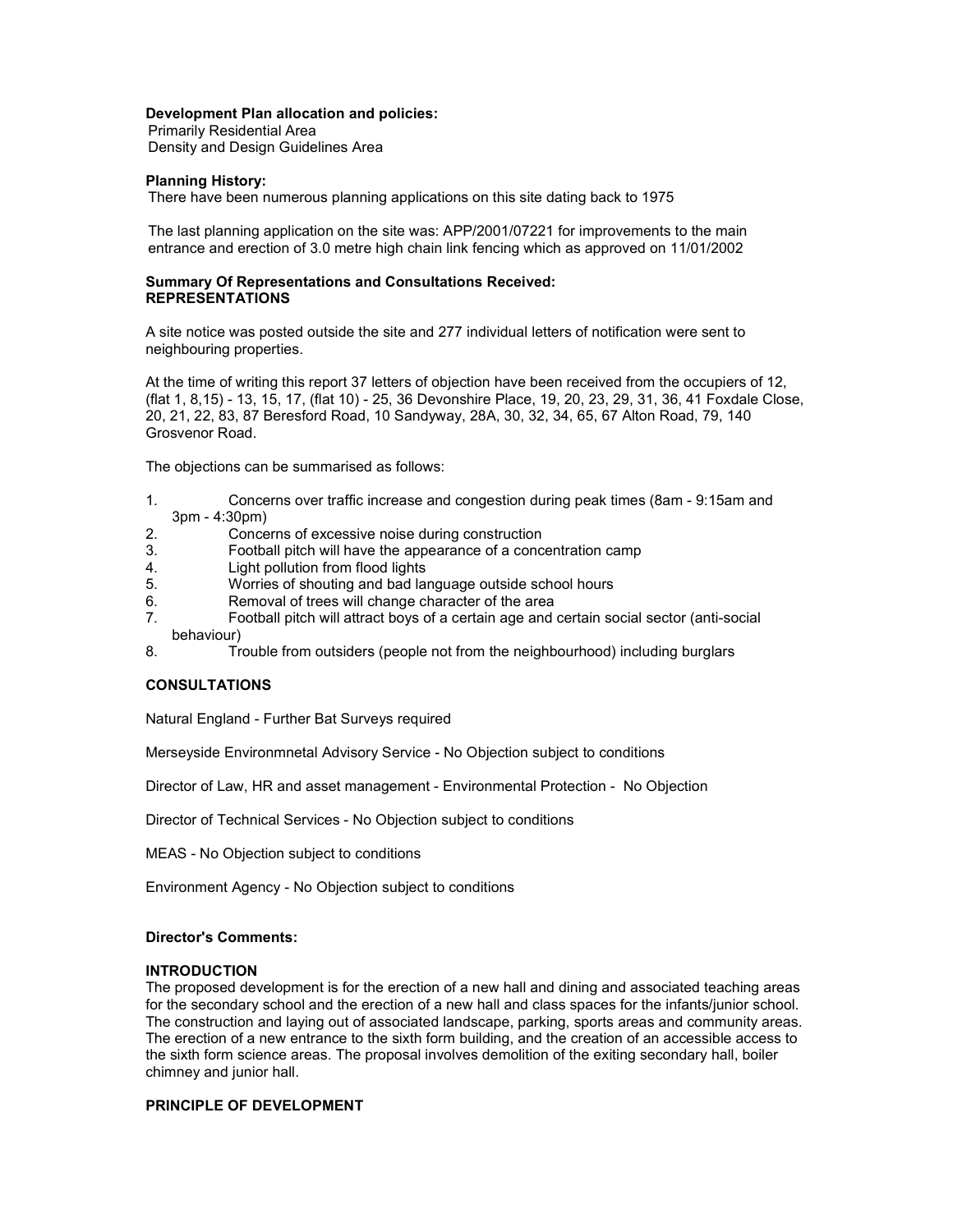The site is located within a primarily residential as allocated within Wirral's Unitary Development Plan and is acceptable in principle subject to the relevant national and local planning policies.

The proposed scheme aims to make efficient use of this site to provide a new and improved Academy in line with the Council's aspirations to deliver a high quality educational environment that helps inspire both students, staff and the wider community.

### SITE AND SURROUNDINGS

The site comprises the Birkenhead High School Academy for girls and is split into three distinct areas. A central area comprising the senior school buildings including car parking and hard play, to the west there are tarmac/synthetic tennis courts with two multi storey blocks used for junior and senior pupils and in the north west an all weather astro turf pitch with an area of playing field. The existing academy site contains a diverse mix of existing buildings each with different structural forms including a number of Victorian residential properties.

The surrounding area is primarily residential in nature. There are a number of high quality villa type dwellings located within the vicinity as well as 1910-1930 suburban domestic houses.

# POLICY CONTEXT

#### National Policies:

PPS1 Delivering Sustainable Development, PPG13 Transport and PPG 17 Planning for Open Space

#### Wirral Unitary Development Plan

Policies HS15 - Non Residential Development within Primarily Residential Areas, URN1 - Development and Urban Regeneration, REC1 - Principles for Sport and Recreation, RE8 - Criteria for artificial playing pitches, RE10 - Criteria for Community Centres and Facilities, GR5 - Landscaping and New Development, TR9 - Requirements for off street parking, TR12 - Requirements for Cycle Parking and REN1 Principles for Renewable Energy of the adopted Unitary Development Plan are all relevant in this instance.

#### APPEARANCE AND AMENITY ISSUES

The scale, massing, height and design of the development has been influenced by its context but also takes the opportunity to create buildings which have a distinctive civic character and presence. The school design is partially determined by the constraints of the site and will comprise, generally two/three storeys of teaching and administrative aaccommodation A shadow cast analysis has been undertaken to understand the effects of shadows cast by the new building massing and to ensure that it did not have a detrimental effect upon the existing classrooms within the site and to the surrounding residential properties.

The development will include improved external landscaping design to integrate the multifunction spaces proposed into the site. There will be improved public realm spaces for students to congregate, a new art terrace, sports zones as well as ecological zones, performance area and a science garden.

Sports facilities play an important role within the scheme and have been designed to not only benefit the students but the local community offering a five a side football pitch, hockey pitch, multi use games area and basketball court. There are also further areas for open play and training.

It is considered that the design of the scheme will help tie the existing teaching, administrative and sporting facilities together through the use of modern buildings that integrate the old with the new. The facilities proposed will be cutting edge and will help elevate the status of the school.

# **ECOLOGY**

The submitted bat survey report accompanying the application dated January 2010 concluded that further bat surveys should be conducted prior to submission of the planning application. The planning application documentation did not include any further bat survey reports. Therefore, Natural England's recommendation was that further bat surveys should be conducted prior to a planning decision being made. However, following consultation with the agent Aedas Architects a decision was taken not to carry out further bat surveys since it is considered that there is a very low risk of bats roosting in those buildings to be demolished.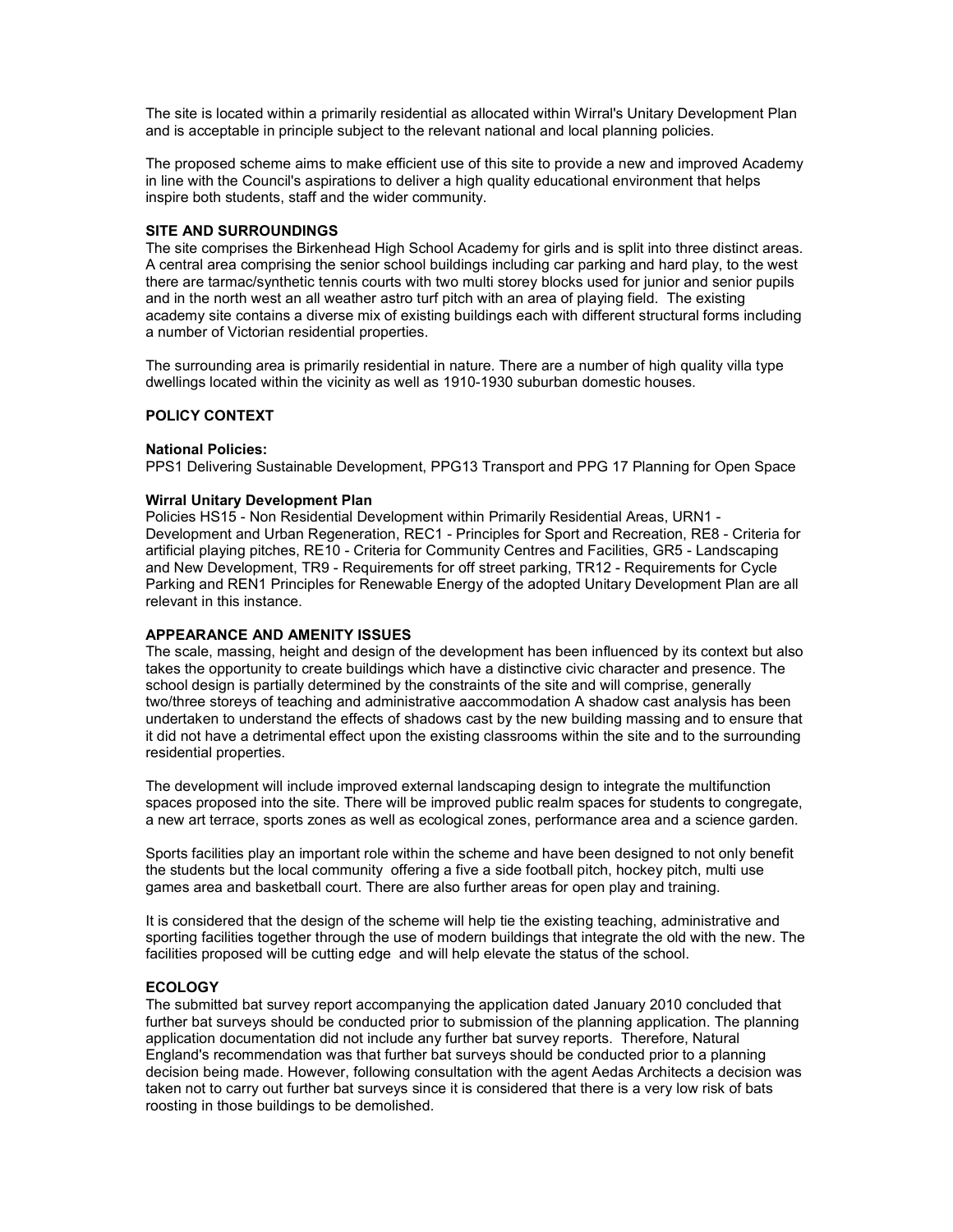This decision not to carry out further surveys must be taken by the applicant in consultation with their ecologist who should use their judgement, experience and knowledge of the site and the likely presence of protected species. Consequently if members are minded to approve the planning application the applicant will be made aware that if construction begins and the species are subsequently found to be present, all work must stop immediately and they may be subject to a criminal prosecution under the Wildlife and Countryside Act 1981, given that the possibility of them being present was suspected.

# SEPARATION DISTANCES

It is considered that the proposed buildings are sited a sufficient distance away from residential properties in the area and therefore maintain a good level of privacy for neighbouring residents. If members are minded to approve the proposed application a condition can be imposed to ensure landscaping details are submitted to and agreed in writing with the local planning authority to ensure screening of the development helps to further protect residents amenity.

The Director of Law, HR and Asset Management - Pollution Contol have raised no objection to the proposed scheme and therefore the proposed facilities including the new multi uses games area and associated floodlights are deemed acceptable.

#### HIGHWAY/TRAFFIC IMPLICATIONS

The proposed development includes the provision of improved internal pedestrian routes, improved cycle parking facilities, off street parking provision and student drop off facilities.

A dedicated off street drop off point and delivery area with access from Devonshire place is also to be provided at the south of the site.

A Transport Statement and Framework Travel Plan accompanies the application and has been considered by Technical Services Department -Traffic Management Division.

The proposal is not expected to generate significant additional vehicle movements during school start and finish times as student numbers will remain broadly the same as existing levels.

It is intended, however, that there will be community use of the new school sports facilities outside of the normal school operating hours. This together with local concerns of high vehicle speed in Devonshire Place outside of school hours justifies the inclusion of a condition to provide speed reduction measures in Devonshire Place and Manor Hill, between Egerton Road and Palm Grove.

To manage potential conflict between vehicles dropping and collecting children from the proposed new academy and nearby Redcourt Preparatory School, it is suggested that a condition be attached for appropriate signing within the proposal site to encourage drivers to turn right when exiting onto Devonshire Place.

Proposed off street parking provision is for 96 cars including 5. No disabled spaces. This is 2 more spaces than the existing school provision and is the maximum number of spaces allowable in accordance with the Councils Supplementary Planning Document SPD4. There will also be provision of 20 covered cycle parking spaces.

Subject to conditions there are no traffic or highway safety reasons why the proposal should not proceed.

# ENVIRONMENTAL/SUSTAINABILITY ISSUES

The applicant has carried out an environmental strategy assessing the sustainability issues relating to the design of the proposed refurbishment and partial reconstruction of the school. A large number of sustainable features will be included in the proposal including:

- Improved thermal insulation levels
- Heat recovery
- Improved natural lighting will reduce the need for artificial lighting
- Good solar control through the use of glazing and shading
- The use of low energy lighting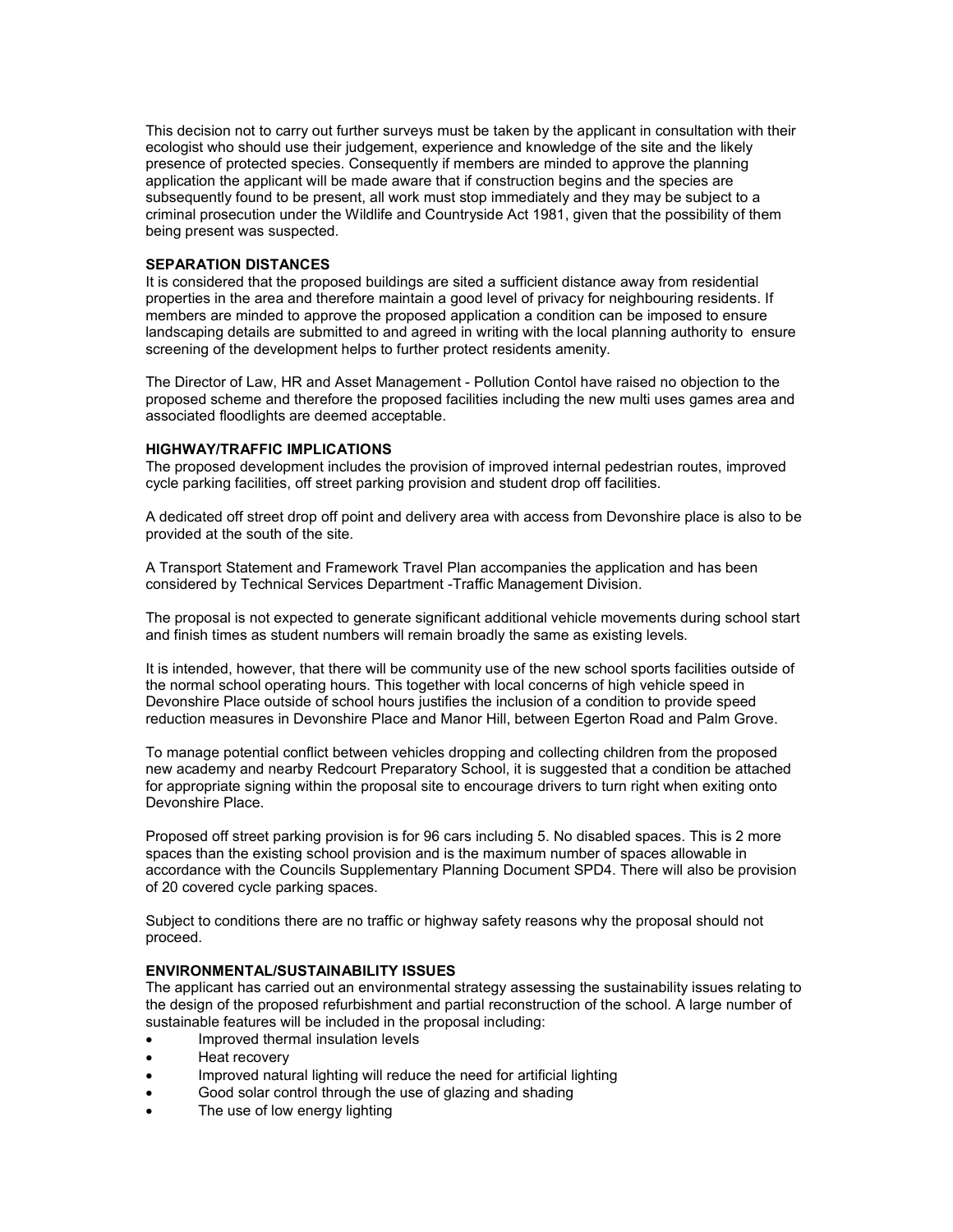- High efficiency gas boilers
- The transport assessment to reduce car dependency, pollution and congestion
- cycle storage spaces
- CFC free materials will be used
- Building materials whenever possible will be sourced locally and responsibly
- A ratings from BRE Green Guide to Specification will be used where ever possible
- Recycling facilities will be provided
- Water use will be minimised
- The construction site will be environmentally sound.

# HEALTH ISSUES

There are no health implications relating to this application.

## **CONCLUSION**

This application is for a series of buildings of both architectural and educational significance. The design has been developed jointly with the both the school and Wirral Borough Council to ensure that the new facilities enhance the standard of the pupils education and engage with the local community. It is considered that the proposed development is of a nature and scale appropriate to the character and design of its setting and adequate provision has been made to preserve and enhance the existing architectural features. There would be no detrimental change in the character of the surrounding area or any loss of amenity to surrounding residential properties. The scheme is therefore acceptable in terms of policies HS15 - Non Residential Development within Primarily Residential Areas, URN1 - Development and Urban Regeneration, REC1 - Principles for Sport and Recreation, RE8 - Criteria for artificial playing pitches, RE10 - Criteria for Community Centres and Facilities, GR5 - Landscaping and New Development, TR9 - Requirements for off street parking, TR12 - Requirements for Cycle Parking and REN1 Principles for Renewable Energy of the adopted Unitary Development Plan.

## Summary of Decision:

Having regards to the individual merits of this application the decision to grant Planning Permission has been taken having regards to the relevant Policies and Proposals in the Wirral Unitary Development Plan (Adopted February 2000) and all relevant material considerations including national and regional policy advice. In reaching this decision the Local Planning Authority has considered the following:-

This application is for a series of buildings of both architectural and educational significance. The design has been developed jointly with the both the school and Wirral Borough Council to ensure that the new facilities enhance the standard of the pupils education and engage with the local community. It is considered that the proposed development is of a nature and scale appropriate to the character and design of its setting and adequate provision has been made to preserve and enhance the existing architectural features. There would be no detrimental change in the character of the surrounding area or any loss of amenity to surrounding residential properties. The scheme is therefore acceptable in terms of policies HS15 - None Residential Development within Primarily Residential Areas, URN1 - Development and Urban Regeneration, REC1 - Principles for Sport and Recreation, RE8 - Criteria for artificial playing pitches, RE10 - Criteria for Community Centres and Facilities, GR5 - Landscaping and New Development, TR9 - Requirements for off street parking, TR12 - Requirements for Cycle Parking and REN1 Principles for Renewable Energy of the adopted Unitary Development Plan.

Recommended Decision: Approve

## Recommended Conditions and Reasons:

1. The development hereby permitted shall be commenced before the expiration of three years from the date of this permission.

**Reason:** To comply with Section 91 (as amended) of the Town and Country Planning Act 1990.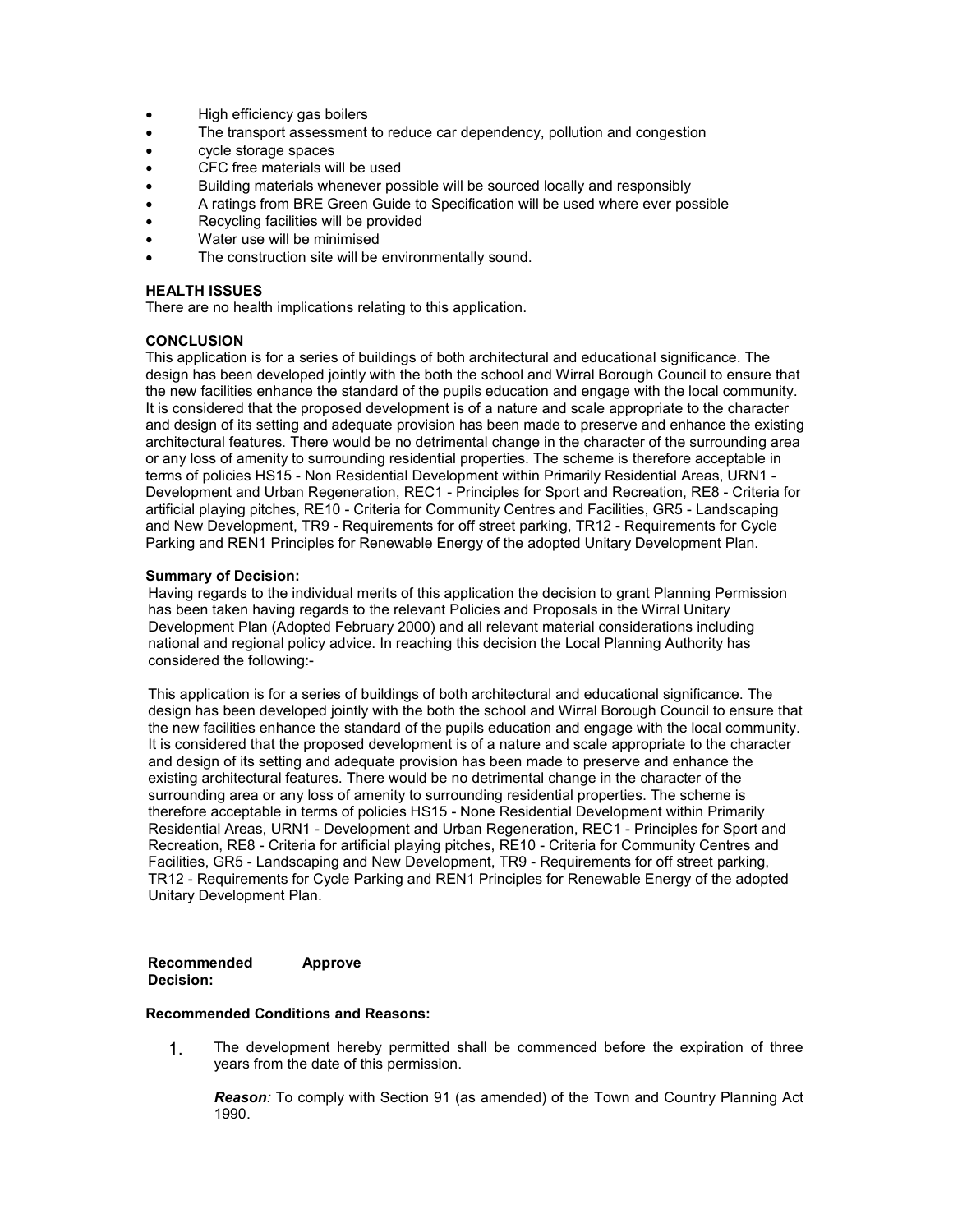2. Before any construction commences, samples of the facing/roofing/window materials to be used in the external construction of this development shall be submitted to and approved in writing by the Local Planning Authority. The approved materials shall then be used in the construction of the development.

**Reason:** To ensure a satisfactory appearance to the development in the interests of visual amenity and to comply with Policy HS15 of the Wirral Unitary Development Plan.

3. The development authorised by this permission shall not begin until the local planning authority has approved in writing a full scheme of works for the provision of:

1) a speed reduction measures in Devonshire Place and Manor Hill, between Egerton Road and Palm Grove.

2) advisory signing indicating 'right turn only' at the exit to the drop-off area to the south of the development site.

3) 'School Keep Clear' markings at the appropriate school accesses on Devonshire Place including associated signing and traffic regulation orders.

The occupation of the development shall not begin until those works have been completed in accordance with the Local Planning Authorities approval and have been certified as complete by or on behalf of the local planning authority unless otherwise agreed in writing with the Local Planning Authority.

4. No part of the development shall be brought into use until space and facilities for cycle parking of a type and in a location previously submitted to and agreed in writing by the Local Planning Authority have been provided and these facilities shall be permanently retained thereafter.

Reason: In the interests of highway safety and to accord with Policy TR12 in the Wirral Unitary Development Plan

- 5. Prior to the first occupation of the development a School Travel Plan shall be submitted to and approved in by the local planning authority. The provisions of the School Travel Plan shall be implemented in accordance with the programme contained therein and shall not be varied other than through agreement with the local planning authority. A review of the Travel Plan should be submitted to the local planning authority on an annual basis which, for the avoidance of doubt, should include:
	- An updated action plan;
	- A progress report; and
	- Monitoring report including data from the latest travel surveys.

Reason: In accordance with PPG13 paragraph .89 the Government considers that travel plans should be submitted alongside planning applications, which are likely to have significant transport implications, including those for new and expanded school facilities which should be accompanied by a school travel plan which promotes safe cycle and walking routes, restricts parking and car access at and around schools, and includes onsite changing and cycle storage facilities.

6. Prior to first commencement of the development details of all vehicle crossings and tactile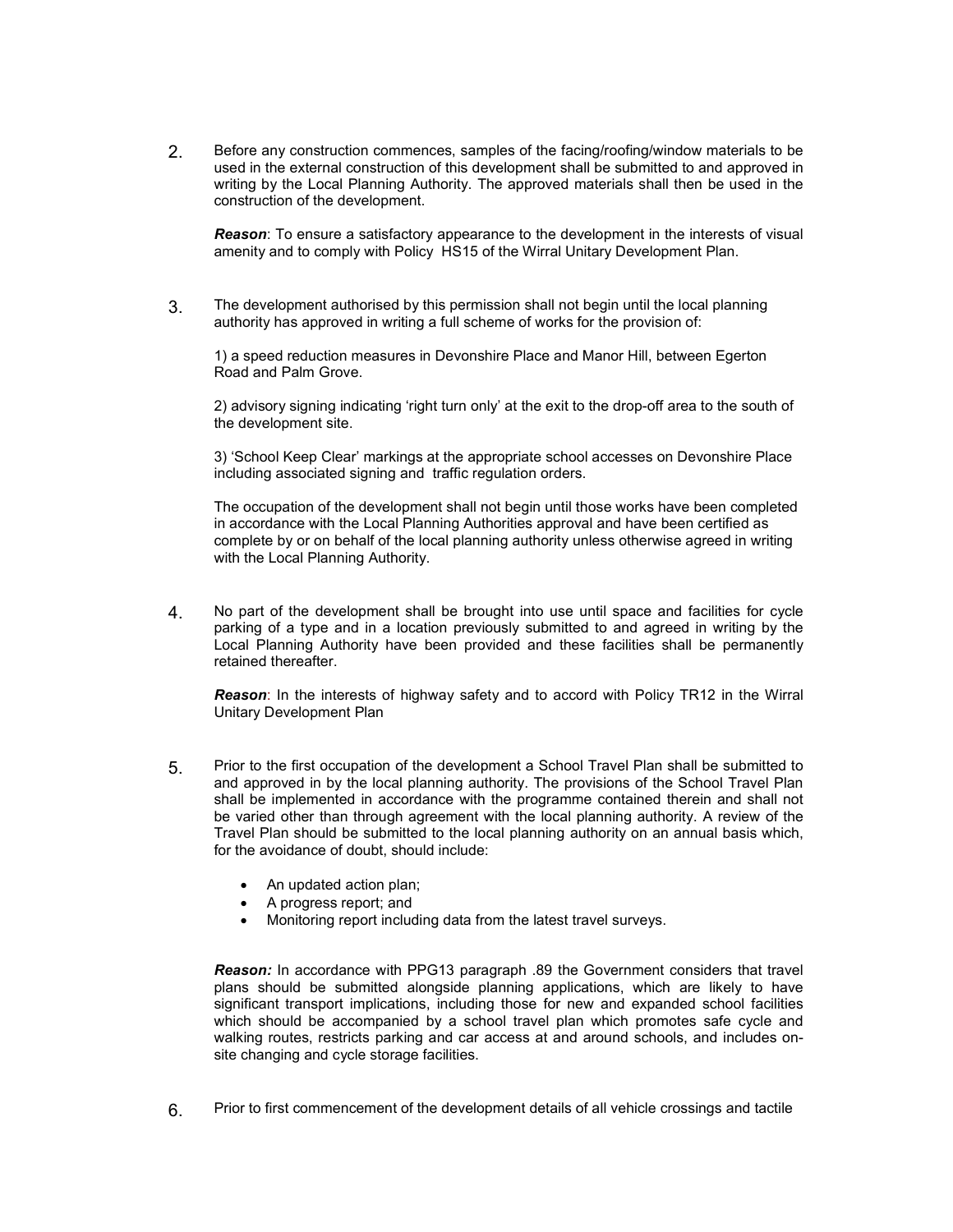paving shall be submitted to and agreed in writing with the Local Planning Authority. The development shall be implemented in accordance with the approved plans and retained as such thereafter unless agreed in writing with the Local Planning Authority. For information tactile paving to be provided at crossing positions and at radii at junctions of Devonshire Place and Sandyway and Grosvenor Place.

Reason: In the interest of highway safety.

7. No works or development shall take place until a scheme for the protection of the retained trees (section 7, BS59837, the Tree Protection Plan) has been agreed in writing with the LPA. This scheme shall include [include those that are pertinent]:

A; the details of each retained tree as required at para. 4.2.6 of BS5837 in a separate schedule.

B; a schedule of tree works for all the retained trees in paragraphs (a) and (b) above, specifying pruning and other remedial or preventative work, whether for physiological, hazard abatement, aesthetic or operational reasons. All tree works shall be carried out in accordance with BS3998, 1989, Recommendations for tree work.

C; the details and positions (shown on the plan at paragraph (a) above) of the Ground Protection Zones (section 9.3 of BS5837).

D; the details and positions (shown on the plan at paragraph (a) above) of the Tree Protection Barriers (section 9.2 of BS5837), identified separately where required for different phases of construction work (e.g. demolition, construction, hard landscaping). The Tree Protection Barriers must be erected prior to each construction phase commencing and remain in place, and undamaged for the duration of that phase. No works shall take place on the next phase until the Tree Protection Barriers are repositioned for that phase. E; the details and positions (shown on the plan at paragraph (a) above) of the Construction Exclusion Zones (section 9 of BS5837).

F; the details of any special engineering required to accommodate the protection of retained trees (section10 of BS5837), (e.g. in connection with foundations, bridging, water features, surfacing)

G; the details of the working methods to be employed with the demolition of buildings, structures and surfacing within or adjacent to the RPAs of retained trees.

H; the details of the working methods to be employed for the installation of drives and paths within the RPAs of retained trees in accordance with the principles of "No-Dig" construction.

I; the details of the working methods to be employed with regard to the access for and use of heavy, large, difficult to manoeuvre plant (including cranes and their loads, dredging machinery, concrete pumps, piling rigs, etc) on site.

J; the details of the working methods to be employed with regard to site logistics and storage, including an allowance for slopes, water courses and enclosures, with particular regard to ground compaction and phytotoxicity.

K; the details of the method to be employed for the stationing, use and removal of site cabins within any RPA (para. 9.2.3 of BS5837).

L; the details of tree protection measures for the hard landscaping phase (sections 13 and 14 of BS5837).

M; the timing of the various phases of the works or development in the context of the tree protection measures.

**Reason:** To protect trees which are of significant amenity value to the area in accordance with Policy GR7 of Wirral's Unitary Development Plan

8. All excavations within the crown spreads of existing trees, situated on or off site, shall be undertaken manually by hand with the use of hand tools and only upon the prior written approval of the local authority shall the use of a mechanical digger be permitted within the crown spreads of trees. Severance of tree roots is to be avoided and under no circumstances shall roots of a diameter 25mm or greater be removed, severed or damaged.

**Reason:** To ensure that existing trees are not damaged through the loss of roots. Which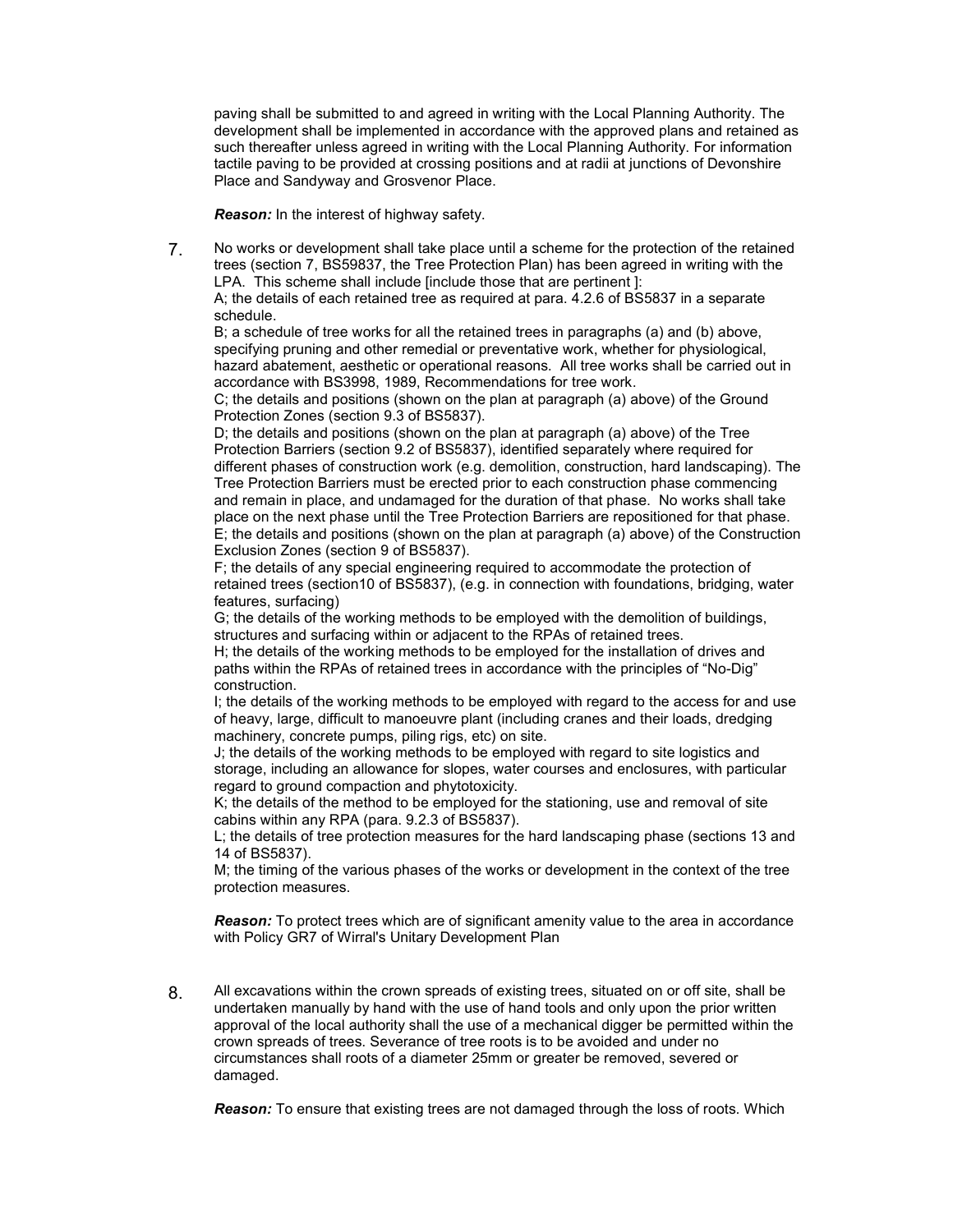will maintain the visual and environmental quality of the site and surrounding area.

9. The following activities must not be carried out under any circumstances: a, No fires shall be lit within 10 metres of the nearest point of the canopy of any retained tree.

b, No works shall proceed until the appropriate Tree Protection Barriers are in place, with the exception of initial tree works.

c, No equipment, signage, fencing, tree protection barriers, materials, components, vehicles or structures shall be attached to or supported by a retained tree.

d, No mixing of cement or use of other materials or substances shall take place within a RPA, or close enough to a RPA that seepage or displacement of those materials or substances could cause then to enter a RPA

e, No alterations or variations to the approved works or tree protection schemes shall be carried out without the prior written approval of the LPA.

f, No mechanical digging or scraping shall be carried out within a root protection area or within areas cordoned off by protective barrier fencing.

**Reason:** To protect trees which are of significant amenity value to the area in accordance with Policy GR7 of Wirral's Unitary Development Plan

10. Prior to the first occupation of the new Academy a Community use scheme for all indoor and outdoor sports facilities shall be submitted to and approved in writing with the Local Planning Authority. The scheme shall include details of pricing policy, hours of use, access by non-school users, management responsibilities and include a mechanism for review. The approved scheme shall be implemented in full upon commencement of use and retained as such thereafter unless otherwise agreed in writing with the Local Planning Authority.

Reason: In the interest of sport and recreation

11. A landscape management plan, including long term design objectives, management responsibilities and maintenance schedules for all landscape areas shall be submitted to and approved in writing by the Local Planning Authority prior to the occupation of the development or any phase of the development, whichever is sooner, for its permitted use. The approved landscape management plan shall be carried out as approved.

**Reason:** To ensure landscape features are properly considered and protected and to accord with Policy HS15 of the Wirral Unitary Development Plan.

12. Prior to the commencement of development details, including the number and the location of bird nesting boxes and bat boxes shall be submitted to and approved in writing by the Local Planning Authority. The boxes shall be erected in accordance with the approved details unless otherwise agreed in writing by the Local Planning Authority.

Reason: To safeguard conservation of species/habitats and to comply with Policy NC7 of the Wirral Unitary Development Plan.

13. No tree, shrub or hedgerow felling, or any vegetation management and/or cutting operations should take place during the period 1st March to 31st August inclusive.

Reason: To protect birds during their breeding season and to comply with Policy NC7 in the Wirral Unitary Development Plan.